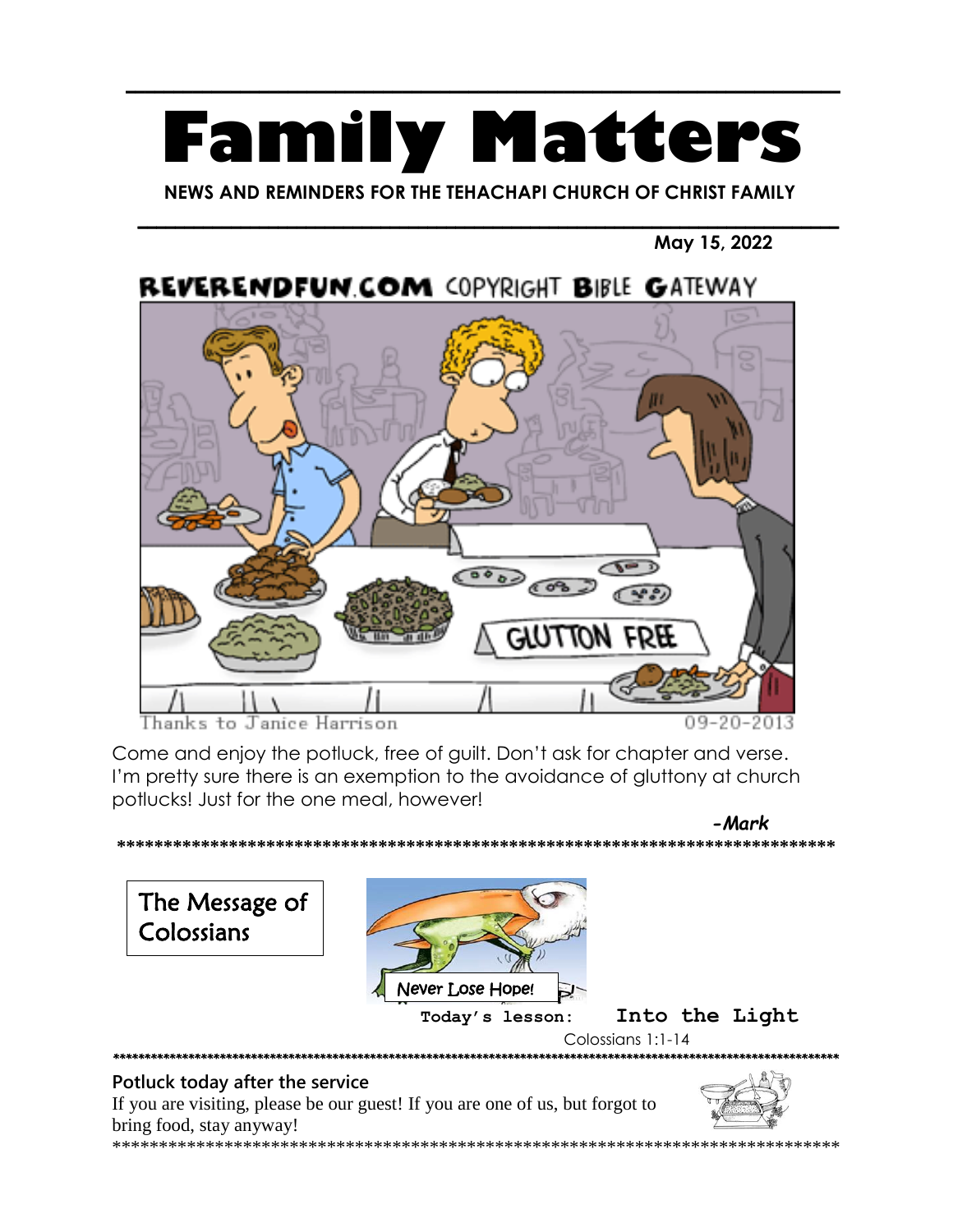## New Ladies Fellowship Group:

**All ladies are invited to a fellowship and prayer time on Wednesdays at 11:30am at Lynda Collins's house (19851 Piedra Drive) \*\*\*\*\*\*\*\*\*\*\*\*\*\*\*\*\*\*\*\*\*\*\*\*\*\*\*\*\*\*\*\*\*\*\*\*\*\*\*\*\*\*\*\*\*\*\*\*\*\*\*\*\*\*\*\*\*\*\*\*\*\*\*\*\*\*\*\***

The Ladies Bible study has completed the Elijah study, and will be taking the summer off.

\*\*\*\*\*\*\*\*\*\*\*\*\*\*\*\*\*\*\*\*\*\*\*\*\*\*\*\*\*\*\*\*\*\*\*\*\*\*\*\*\*\*\*\*\*\*\*\*\*\*\*\*\*\*\*\*\*\*\*\*\*\*\*\*\*\*\*\*\*\*

## Children's Bible Hour!

There are now lessons provided for children up to  $4<sup>th</sup>$  grade in the Fellowship room during the sermon time. Let Brenda know if you want to share in the rotation of teachers.

+++++++++++++++++++++++++++++++++++++++++++++++++++++++++++++++

**Zoom meetings are at 6:00pm on Sundays and 7:00pm on Wednesdays!** If you would like to be included, contact Brenda: **email:** [brendabixler106@gmail.com](mailto:brendabixler106@gmail.com) **call or text: 661-803-5444**

++++++++++++++++++++++++++++++++++++++++++++++++++++++++++++++++++++++++++++++

#### Soul Winners Workshop: Jon Rowe will be speaking on Saturday, May 21, 2022 from 9:00 a.m. to 3:00 p.m. at Mountain Mesa Church of Christ.

Needed: Houseparents are needed at Manuelito Children's Home. If you know of anyone who might be interested, they should call 505-863-5530.

## **Remember in Prayer:**

**Minnie** asked for prayers regarding some health concerns, Sciatica among them.

**Tim Corfman** is suffering with serious lower back pain. The tinjection did not bring the relief that was hoped for.

Pray for **Brandy**'s recovery from surgery on her left elbow. Her right elbow has been hurting as well, and it is hoped that will be relieved as she regains use of the left.

**Sandeep and Joy Shaily** were surprised to have a baby girl on Monday in southeast India, since the ultrasound seemed to indicate that it would be a boy! Mom and baby are well.

**Blair** is planning a mission trip to India, but is awaiting his visa. **Pray for God's blessings on his work and for his safety and health!**

**Vicki's sister-in-law, Gaye** was evaluated in Houston, and they see some shrinking of the tumors in her lungs. She sent a sweet thank you for our prayers.

**Scarlett**, April Wiley's daughter, received a non-malignant report!

**Stan Koutstaal** is in a difficult battle against Non-Hodgkins Lymphoma. Pray for Stan's wife **Kelly** and family as well.

Remember the health of **Donna Ricker, Bob Rivera, Kirk Stewart, and Bob Hanna.**

### **Always remember:**

Healthcare workers, first responders, those in law enforcement and the military

**Joseph Budai is** back in Hawaii**,** and **B.J. Wilson** is in Kuwait**.**

The children and staff at Manuelito Navajo Children's Home as well as families serving in other mission fields

**Remember the homeless,** and pray for **Blair** as he works to minister to them. **Remember those suffering in Ukraine** and the refugees who have fled.

**STORAGE ROOM CLEANUP**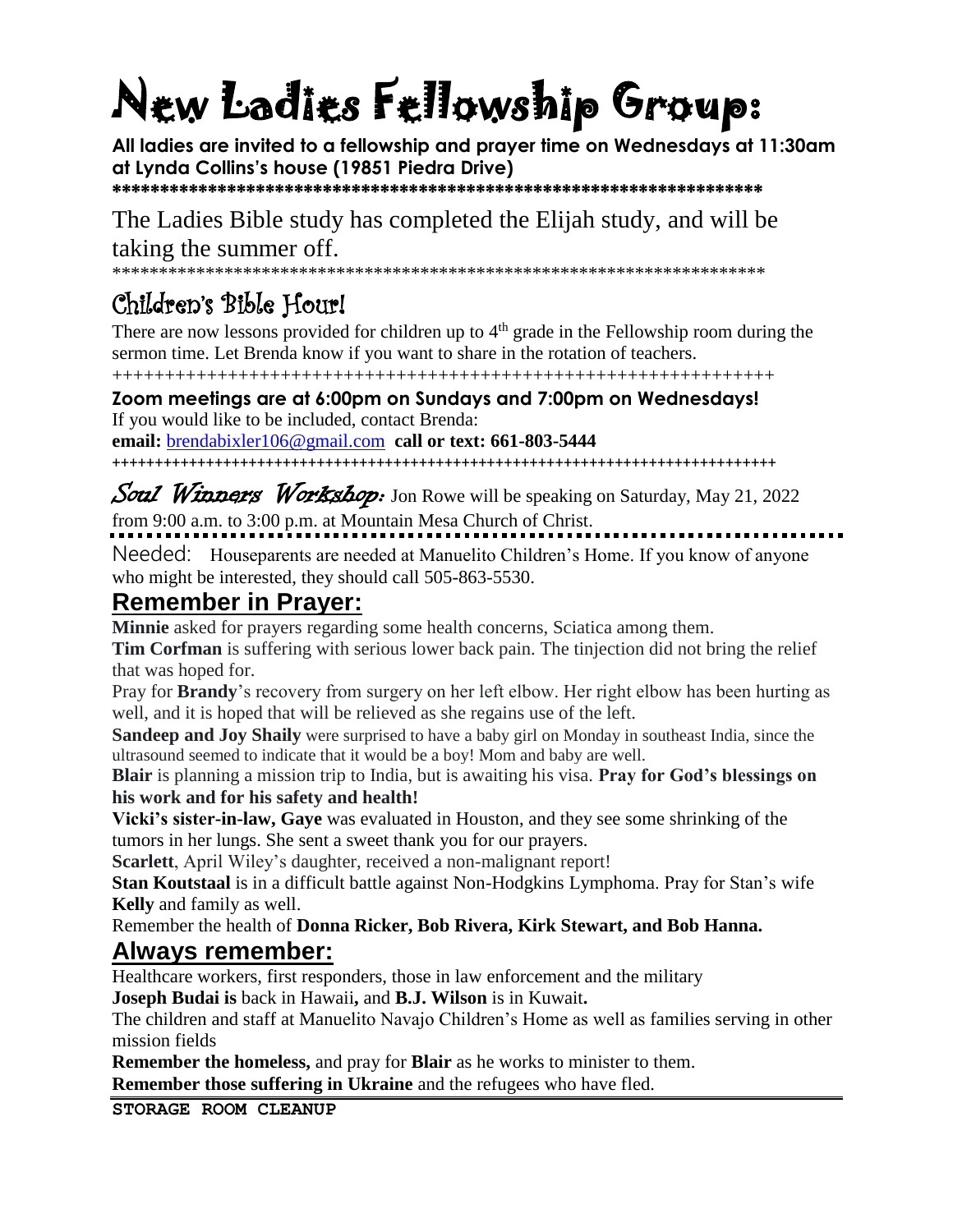A huge thank you to **Minnie Booker, Ruthie Grimes,** and **Betty Bridges** for cleaning up and out the storage room in the Fellowship Hall!

As a reminder, this is a storage room for decorations and supplies from various fellowships to be reused or repurposed for future events. To help us control the clutter, please do not "donate" to the room without asking whether your donation might be useful (Joyce can help you decide on that). Likewise, do not donate items to the kitchen without checking with Betty Bridges. Room 3 is an additional room where decorations are stored. These flower arrangements are seasonal creations intended for the auditorium. Please do not bother these unless you check with Ruthie first.